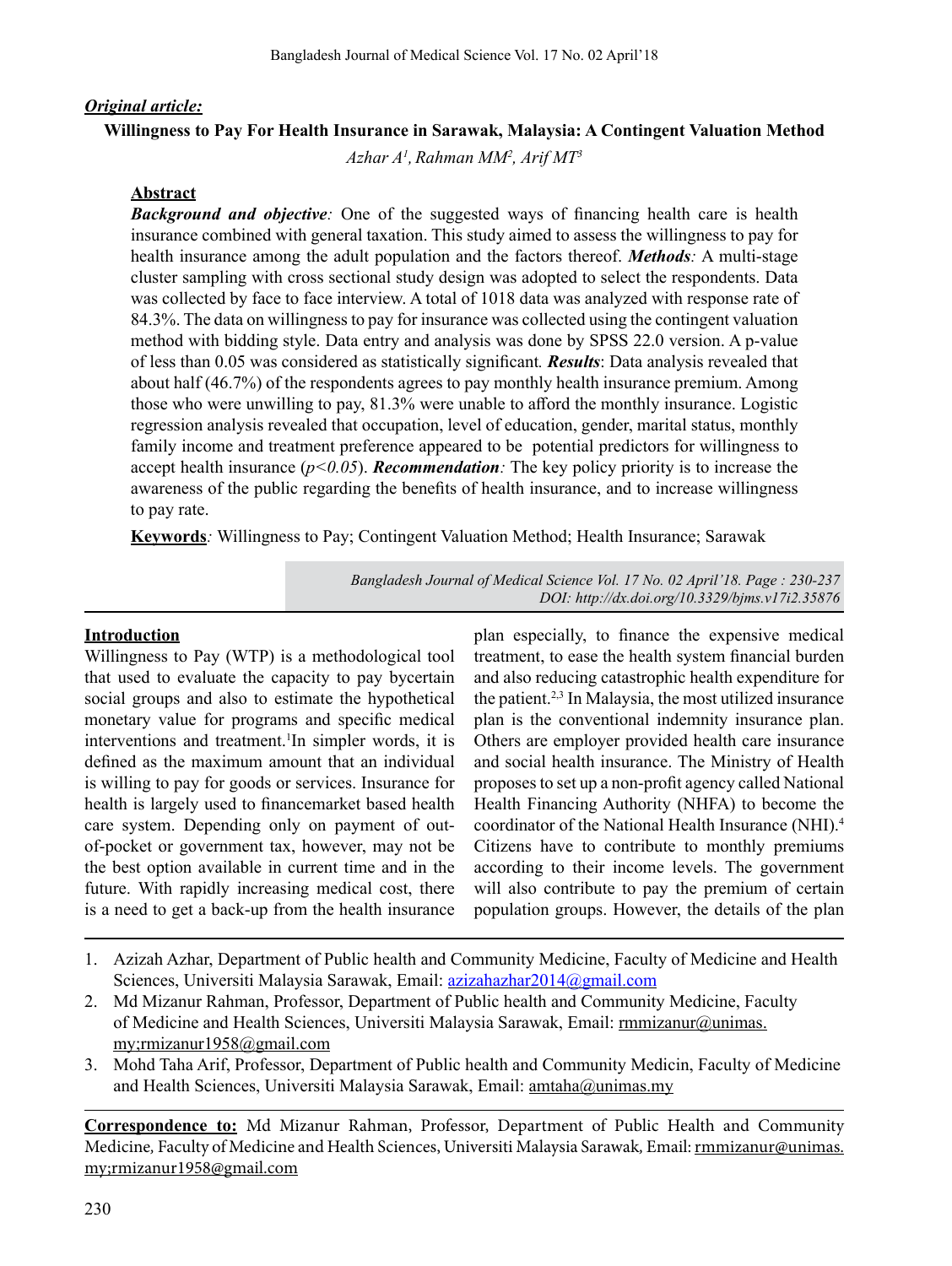have yet to be finalized and approved.

One of the methods used under Willingness to Pay (WTP) is the Contingent Valuation Method (CVM). Contingent valuation method of willingness to pay theory was first introduced by S.V CiriacyWantrup in 1947 as a method for eliciting market valuation of a non-market good using the open ended protocol and brought into practice by Davis in 1963 and Randal in 1974.<sup>5</sup> Since then, the technique evolved and the most popular use of contingent valuation method was the litigation surrounding the 1989 Exxon Valdez oil spill disaster.<sup>6</sup> Contingent valuation method is commonly used to elicit willingness to pay in public, based on the hypothetical market situation<sup>7</sup> and also usually used in cost benefit analysis in health economics. In developing countries, many studies have used CVM to elicit WTP for health insurance.<sup>8-15</sup>This paper used close-ended dichotomy answer with bidding technique because the technique can generate more efficient estimates and reduced bias.<sup>6</sup>

With the proposal of One-Care by the Ministry of Health, Malaysia,<sup>16</sup> the introduction of social health insurance or co-pay would be an inevitable choice. It is hoped that reformation in funding would bring an improvement in the service provided for instance, in term of quality, equity and timely accessibility. The issue of affordability would affect the acceptability of One-Care by general population. Therefore, one of the waysisto estimate the ability to pay by the general population for health care services. Considering this view, this study aimed to determine the amount of health insurance premium that the people of Sarawak are willing to pay and determine thefactors associated with it.

#### **Materials and Methods**

#### **Study Design and Sampling Procedure**

This was a cross sectional study using a multi-stage cluster sampling technique to select the respondents. Datawere collected from1200 respondents'randomly selected from three divisions inSarawak. These three divisions were Kuching, Sibu and Limbang. Kuching is located in the southern region of Sarawak, Sibu is the central part while Limbang is from the northern part. Four districts were randomly selected from each division. Then four enumeration blocks were randomly selected from each district with the help of the Department of Statistics, Sarawak. The total number or enumeration blocks were 64.Out of the 1200 households approached, only 1018 respondents agreed to participate in the study. Thus the response rate was 84.3%. Malaysians who lived in Sarawak, aged 18 years old and above, who understood English

or Malay language and consented to participate were recruited for this study. Only one family member who knew the most about the family expenses was chosen to become the respondents even if the is more than one in a household was eligible .

## **Instrument Development and Data Collection Procedure**

A structured questionnaire was developed keeping the objectives in mind. The questionnaire was divided into 4 sections. The first section was the sociodemographic questionnaire, followed by a second section which is the peoples' perception of the health care delivery system. The third section was the level of satisfaction for primary health care services and the last section was the willingness to pay questions. For this study, Contingent Valuation Method (CMV) with the dichotomous bidding technique was used. First, the participants were given explanation on the condition of the current health delivery and financing in Malaysia. Then the hypothetical situation was explained to the respondents and then they were expected to choose the amount of money if they werein the situation. After the explanation of the scenario and the payment methods, the question on whether they agree to pay was asked first. If they agree, then the bidding process was commenced. The answers were close ended with four options ('yes', 'may be yes', 'may be no'and 'no'). However, if the respondents answered 'no' or 'may be no', they were asked to give the reason and the interview stopped there. This wasto differentiate the 'protest no' and the 'real no'. The bidding started with the lowest value obtained from the pre-test and subsequently higher and stopped once the respondents stated they were unwilling to pay the given amount. Again the answer options were 'yes', 'may be yes', 'may be no' and 'no'. If the respondents said no or yes to the entire bidding, open ended question was asked about what the highest amount that they were willing to pay. A pre-test ofthe questionnaire was done in a non-sample area with translated Malay language. Minor changes were made following pre-test of the questionnaire. Before data collection, informed consent was taken from the respondents. The respondents were assured of the data confidentiality.

#### **Data Processing and Analysis**

A total of 1018 completed questionnaires were analyzed. Data entry and analysis was done using SPSS Software  $22.0$  version.<sup>17</sup> After initial data cleaning, missing values were identified and was imputed using standard technique.<sup>18</sup> Exploratory data analysis was done first to obtain descriptive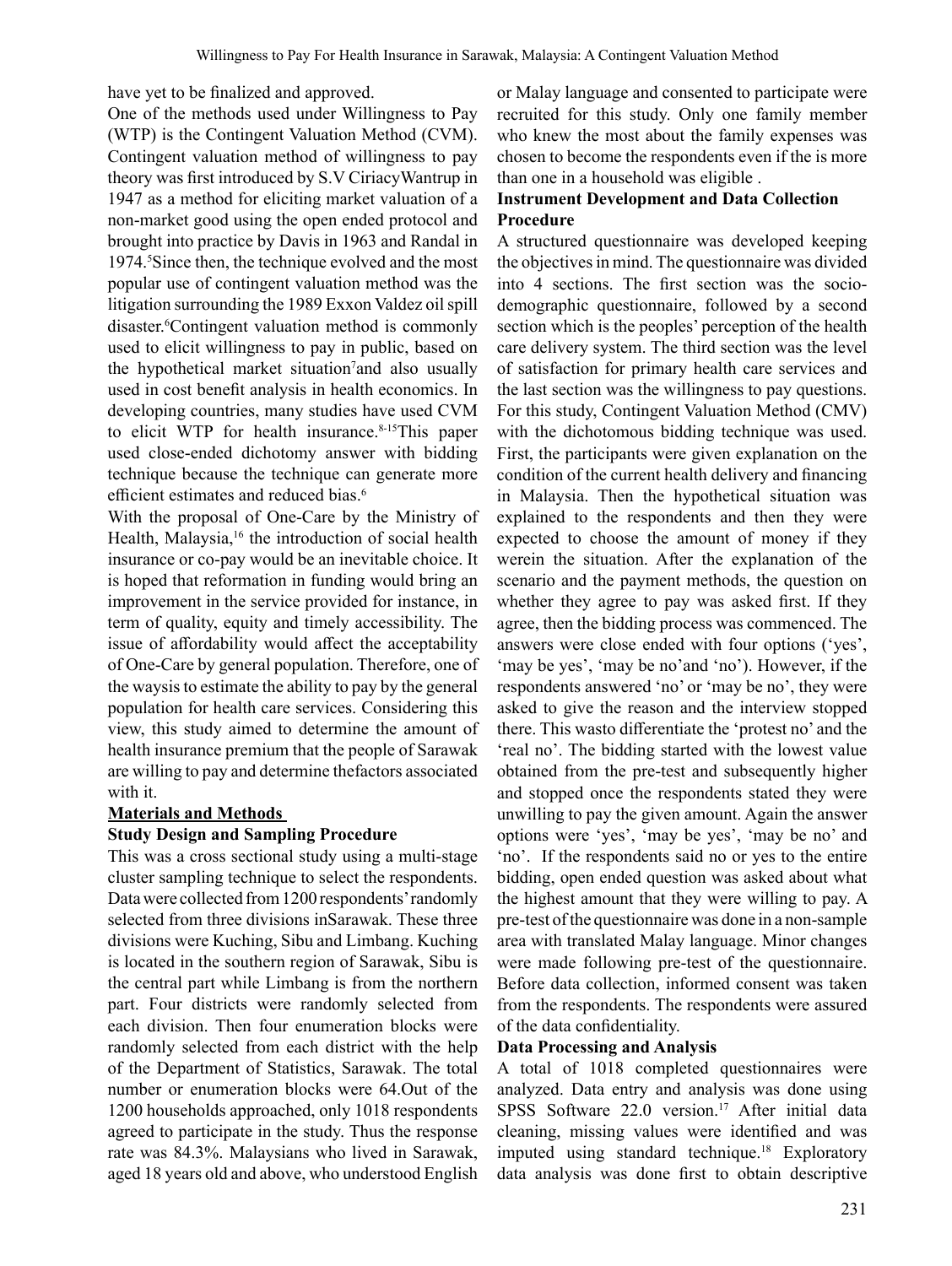information. As for willingness to pay, each scenario had three models that represented the cut-off value of money the respondents were willing to pay. Model 1 had the option of willing to pay and not willing to pay. Model 2 and Model 3 were using the increasing range of the amount that the respondents were willing to pay as the cutoff value. The situation had binary options i.e. pay less or equal to 'x' or more than 'x'. Binary logistic regression (logit model), was used to analyze the willingness to pay with selected independent variable's in each model. Binary logistic regression was chosen for the analysis for willingness to pay in this study, because it was the simplest, easy to explain and was commonly used.<sup>19, 20</sup>Finally, the results were compared across the models and the factors which significantly influence the willingness to pay were identified.

#### **Ethical Considerations**

The study proposal was approved by the Technical Review Committee of the Faculty of Medicine and Health Science (FMHS), Universiti Malaysia of Sarawak (UNIMAS) and the National Medical Research Registry (NMRR). Ethical clearance was also obtained from the Institutional Review Board (IRB) of the Faculty of Medicine and Health Sciences, UNIMAS and Institute of Public Health (IPH), Malaysia.

#### **Results**

#### **Sociodemographic Characterisitcs**

Table 1 shows the socio-demographic characteristics of the respondents in frequency with corresponding confidence interval. The mean (SD) age for the respondents was 36.61 (13.30) years with minimum of 18 years and maximum of 79 years old. Twothirds (64.8%) of the respondents were engaged in gainful job. About three-fifths of the respondents were female (58.2%) and the rest were male (41.8%). Two-thirds (67.8%) were married and the rest (32.2%) was either living single or divorced. The mean (SD) family size was 3.35 (1.99) ranging from single living to 13 family members. About half (48.1%) of the respondents had family size 3-5. One-third (32.2%) had family size 1-2 members and 15.9% had a family size six and above. About half of the respondents had completed secondary level of education (47.7%) followed by 20.7% who had a tertiary level of education and another one-fifth (19.7%) had a primary level of education. However, 11.8% had no formal schooling. The median family income was MYR 900 with a maximum income of MYR 13,000 and a minimum income of MYR 50. Almost half (48.1%) of the respondents had family incomes less than MYR 800. Two-fifths (40.7%) of the respondents had a family income varies from MR 801 to 3,000. However, 11.2% had income more than MYR 3,000. Almost 90% of the respondents prefer seeking treatment at government primary care facilities while another 13.2% prefer to get treatment at private primary care facilities.

## **Factors affecting the willingness to Pay for Health Insurance: Logistic Regression Analysis**

A binary logistic regression was done to identify the potential predictors for willingness to pay for health insurance. There were three models developed based on their payment option. The first model was dichotomized into yes vs. no; the second model Premium RM 20 and less with 'no payment' and third model was RM 50 and less vs. more than 50. In each model, all the variables entered into the model and checked the significant predictors. Any variables that were not statistically significant, were removed from the model. Finally, a better fitted model was chosen for interpretation. Assumptions of adequate sample size, multicollinearity and absence of outliers were checked.20 The model statistics are presented below each model.

In Model 1, current marital status, monthly family income, level of education and occupation appeared to be potential predictors for willingness to pay for health insurance (p<0.05). Analysis revealed that the likelihood of farmer not willing to pay for health insurance was 70.3% while people with tertiary education was 2.42 times more likely willing to pay. Similarly, monthly household income of MYR 3,000 and above were 3.59 times likely to agree in paying health insurance. Single respondents were 2.35 times likely to agree to pay for health insurance. In Model 2, a similar pattern of insurance premium of MYR 20 or less was found. However, those who were taking treatment from private health care facilities were 1.77 times more likely to agree to a monthly health insurance premium of MYR 20 or less. For the third model, gender appeared to be a predictor where the likelihood of male respondents not willing to pay MYR 20 and above were 16.9%. However, those who were taking treatment at private facilities were 3.36 times more likely to agree to pay more than MYR 20 and above per month.

When the three models were compared, farmers and unemployed were not willing to pay health insurance, whereas, level of education appeared to be an important predictor for health insurance at certain level such as premium of less than MYR 20. Similarly, monthly income MYR 3000 and above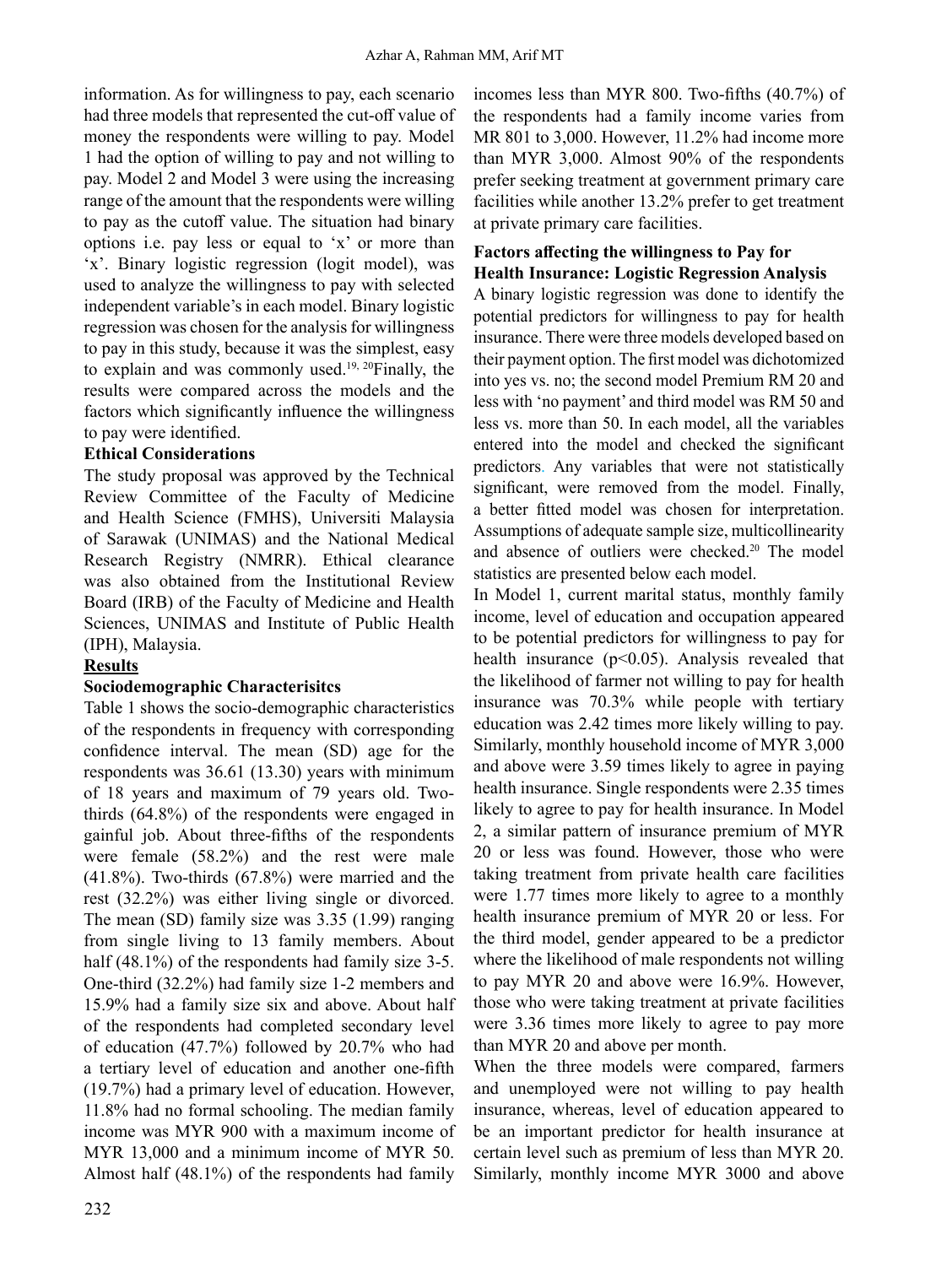agreed to pay MYR 20 or below, but did not agree to pay more than MYR 20 or above. The respondents who were taking treatment from private health care facilities are agree to pay more than MYR 20 per months.

|                                    |           | Percentage/ | 95% CI             |                    |  |  |
|------------------------------------|-----------|-------------|--------------------|--------------------|--|--|
| Characteristics                    | Frequency | Mean        | <b>Lower limit</b> | <b>Upper limit</b> |  |  |
| Age (SD) in years                  | 1018      | 36.61(13.3) | 35.8               | 37.4               |  |  |
| <b>Gender</b>                      |           |             |                    |                    |  |  |
| Female                             | 592       | 58.2        | 55.3               | 61.3               |  |  |
| Male                               | 426       | 41.8        | 38.7               | 44.7               |  |  |
| <b>Ethnicity</b>                   |           |             |                    |                    |  |  |
| Iban                               | 490       | 48.1        | 38.2               | 44.5               |  |  |
| Malay                              | 420       | 41.3        | 45.2               | 51.4               |  |  |
| Other Bumi                         | 60        | 5.9         | 4.4                | 7.4                |  |  |
| Chinese                            | 48        | 4.7         | 3.4                | 6.0                |  |  |
| <b>Residence</b>                   |           |             |                    |                    |  |  |
| Rural                              | 670       | 65.8        | 31.0               | 37.2               |  |  |
| Urban                              | 348       | 34.2        | 62.8               | 69.0               |  |  |
| <b>Marital Status</b>              |           |             |                    |                    |  |  |
| Single                             | 328       | 32.2        | 29.4               | 35.0               |  |  |
| Married                            | 690       | 67.8        | 65.0               | 70.6               |  |  |
| Level of education                 |           |             |                    |                    |  |  |
| Not schooling                      | 120       | 11.8        | 9.9                | 13.8               |  |  |
| Primary                            | 201       | 19.7        | 17.3               | 22.2               |  |  |
| Secondary                          | 486       | 47.7        | 44.6               | 50.8               |  |  |
| Tertiary                           | 211       | 20.7        | 18.4               | 23.5               |  |  |
| <b>Occupation</b>                  |           |             |                    |                    |  |  |
| Unemployed                         | 358       | 35.2        | 32.0               | 38.2               |  |  |
| Farmer                             | 113       | 11.1        | 9.2                | 13.4               |  |  |
| Government                         | 225       | 22.1        | 19.6               | 24.8               |  |  |
| Private                            | 199       | 19.5        | 17.1               | 22.0               |  |  |
| Others                             | 123       | 12.1        | 10.1               | 14.1               |  |  |
| <b>Monthly Family Income (MYR)</b> |           |             |                    |                    |  |  |
| $\leq 800$                         | 490       | 48.1        | 45.3               | 51.3               |  |  |
| 801-3000                           | 414       | 40.7        | 37.7               | 43.6               |  |  |
| >3000                              | 114       | 11.2        | 9.3                | 13.3               |  |  |
| Median                             | 1018      | 900.0       | 800                | 990                |  |  |
| <b>Family size</b>                 |           |             |                    |                    |  |  |
| $1 - 2$                            | 366       | 36.0        | 33.2               | 39.0               |  |  |
| $3 - 5$                            | 490       | 48.1        | 45.1               | 51.2               |  |  |
| >5                                 | 162       | 15.9        | 13.7               | 18.2               |  |  |
| Mean (SD)                          | 1018      | 3.55(1.99)  | 3.44               | 3.68               |  |  |
| <b>Treatment preference</b>        |           |             |                    |                    |  |  |
| Government                         | 884       | 86.8        | 84.9               | 88.8               |  |  |
| Private                            | 134       | 13.2        | 11.2               | 15.1               |  |  |

|  |  |  |  |  | Table 1 Socio-demographic characteristics of the respondents (n=1018) |  |  |
|--|--|--|--|--|-----------------------------------------------------------------------|--|--|
|  |  |  |  |  |                                                                       |  |  |

## **Willingness to Pay**

More than half (53.3%) of the respondents did not agree to pay health insurance premium. The most common reasons were 'cannot afford it' (81.3%) followed by its government responsibility to bear treatment cost (14%). However, 5.2% of the

respondents were willing to pay only less than MYR 10, but most of the respondents were willing to pay around MYR 11 to MYR 20 (66.6%). The highest bid was MYR 350. Those who agreed to pay but did not state the amount that they were willing to pay (yeahsaying phenomenon) were only 2%.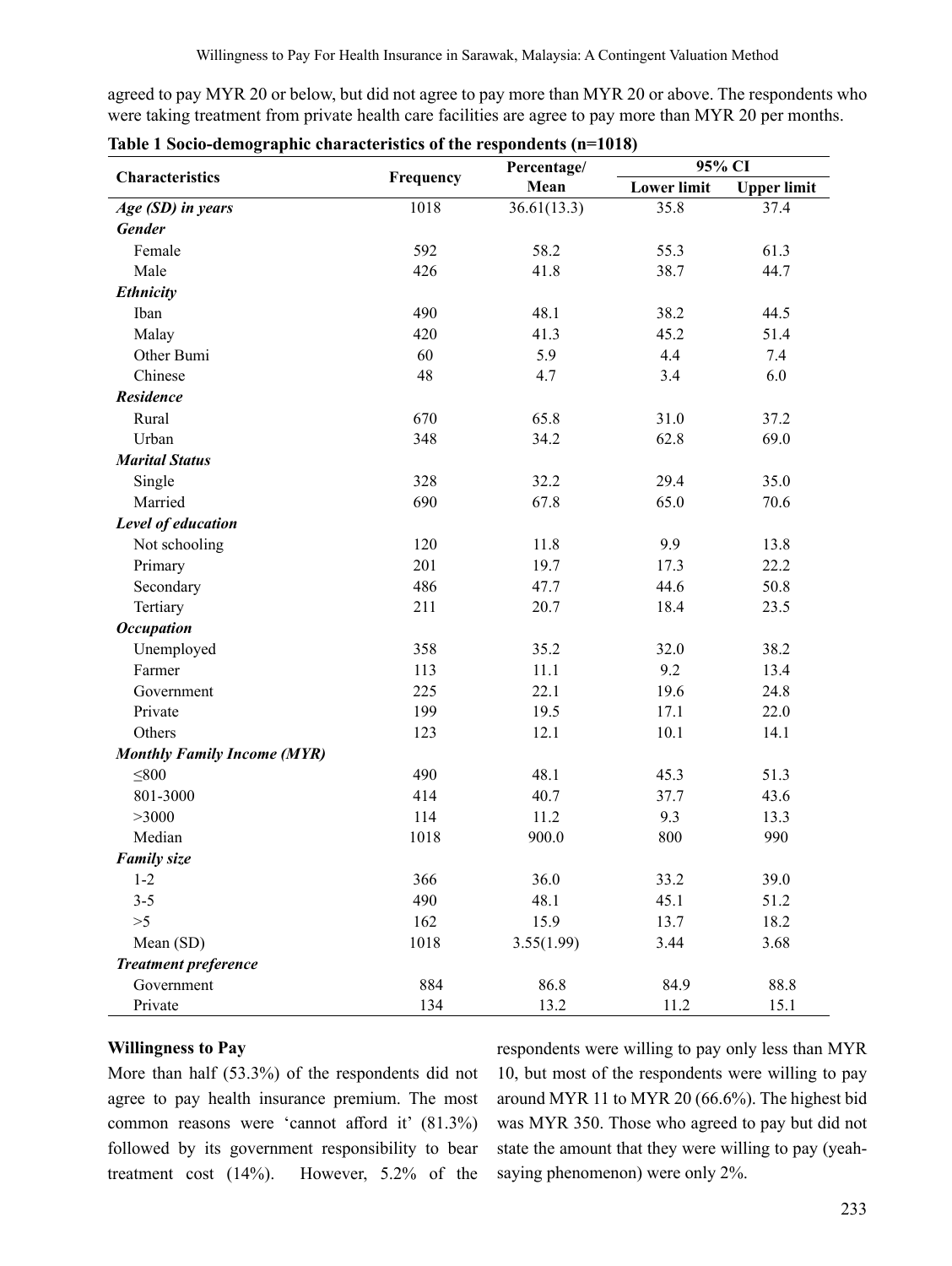|                                              |              |        | 95% CI          |                       |
|----------------------------------------------|--------------|--------|-----------------|-----------------------|
| <b>Variables</b>                             | Frequency    | $(\%)$ | Lower<br>bound  | <b>Upper</b><br>bound |
| Agree to pay premium $(n=1018)$              |              |        |                 |                       |
| No                                           | 543          | 53.3   | 50.4            | 56.7                  |
| Yes                                          | 475          | 46.7   | 43.3            | 49.6                  |
| Reasons for not agree to pay $(n=563)$       |              |        |                 |                       |
| Can't afford                                 | 458          | 81.3   | 77.8            | 84.4                  |
| It's govt. responsibility                    | 79           | 14.0   | 11.2            | 16.9                  |
| Not fair for people who rarely get treatment | 6            | 1.1    | $.4\,$          | 2.0                   |
| Others                                       | 20           | 3.6    | 2.1             | 5.2                   |
| Amount WTP for insurance (RM) $(n=455)$      |              |        |                 |                       |
| $11 - 20$                                    | 303          | 66.6   | 62.2            | 70.5                  |
| $21 - 30$                                    | 63           | 13.8   | 10.8            | 17.1                  |
| $31 - 40$                                    | 30           | 6.6    | 4.4             | 9.0                   |
| $41 - 50$                                    | 26           | 5.7    | 3.5             | 7.9                   |
| 51-100                                       | 23           | 5.1    | 3.1             | 7.0                   |
| 101-150                                      | 6            | 1.3    | $.4\phantom{0}$ | 2.4                   |
| 151-300                                      | $\mathbf{1}$ | 0.2    | 0.0             | 0.7                   |
| 350                                          | 3            | 0.7    | 0.0             | 1.5                   |
| Other amounts (RM)                           |              |        |                 |                       |
| $\leq 10$                                    | 53           | 5.2    | 3.8             | 6.6                   |
| 350                                          | 3            | 0.3    | 0.0             | 0.7                   |
| Yea-saying                                   | 20           | 2.0    | 1.2             | 2.8                   |

#### **Table 2 Percentage distribution of respondents by their willingness to pay for monthly health insurance**

# **Discussion**

Despite being widely used, the contingent valuation method was highly criticized of its hypothetical situation, therefore, must be used with caution. The most common bias involved in this method was question order bias, anchoring bias, protest answer and 'yeah' saying. 21, 22The high percentage of these biases will render the method inaccurate. In this study, asking first the willingness to pay with closed ended answer and later, bidding the amount and lastly asking an open ended question if none of the bid was accepted can reduce the bias. Asking the reason as to why the respondents refused to pay can identify 'protest no' answer. The low percentage of 'yeah saying' will render the estimation to be more accurate.

Willingness to pay for health insurance in Sarawak is quite low. Slightly less than half of the respondents were willing to pay a certain amount. However, more than half of the respondents who were willing to pay agreed to pay MYR20 or less. The highest bid was MYR 350. People living in urban area and higher level of education were more willing to pay. Furthermore, income more than MYR800 and preference of private health care provider were the positive predictors of willingness to pay.

In Namibia, 81% of the respondents were willing to join health insurance, but not all of them were willing to pay.8 This might be due to their intention to join something that benefitted them, but they could not commit to pay any amount of money. The reason might be poverty or they simply refuse to pay. The study noted that the average amount that they were willing topay was around NAD 47.50 (MYR14.94). As income increases, the mean WTP value also increase up to Namibian Dollar (NAD)84.45 (MYR 26.56). Level of education positively influenced the willingness to pay while age wasinversely related. The higher level of education aid in understanding of how much to pay for health insurance. Furthermore,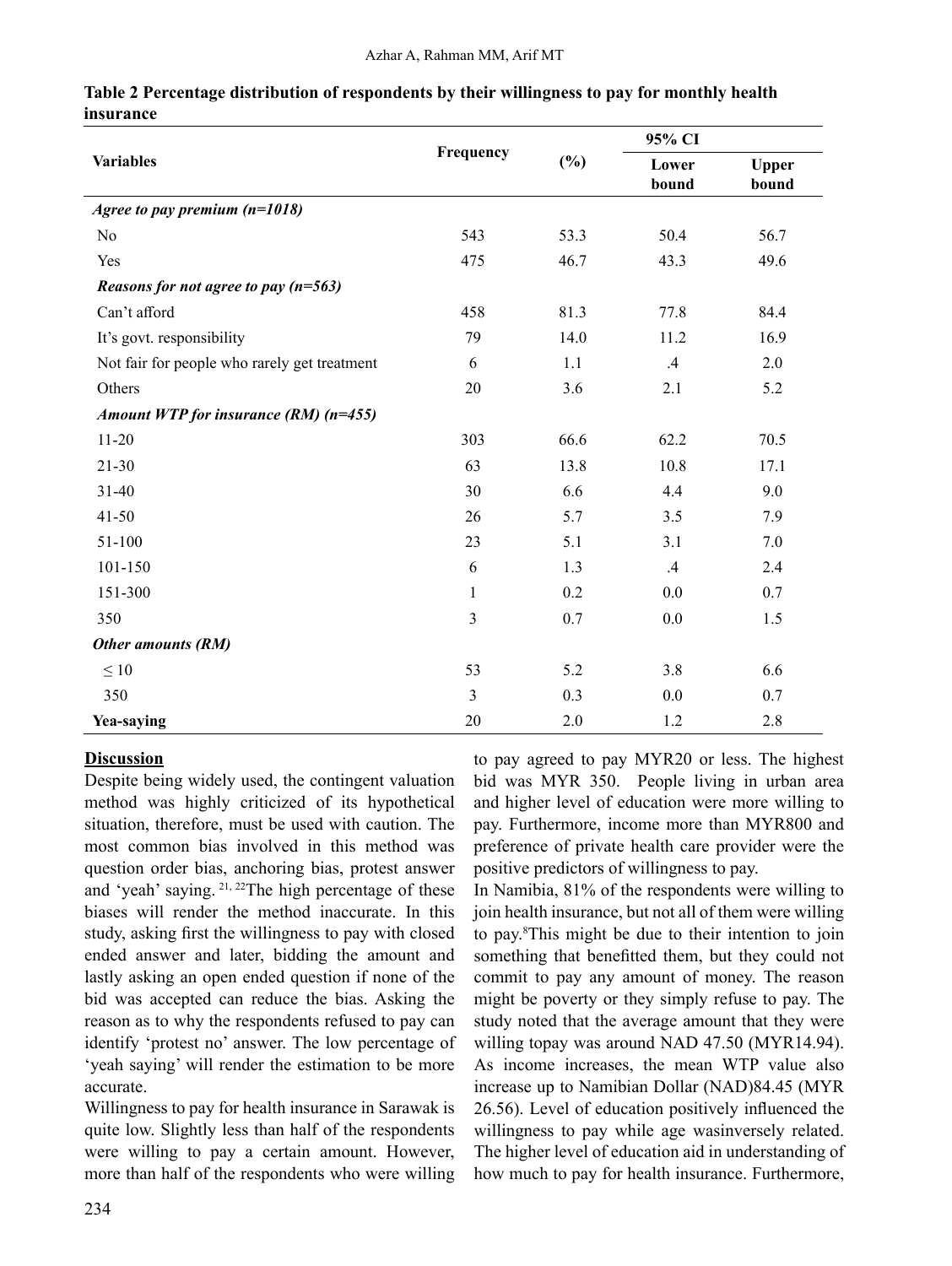|                                                 |                     | Model 1             |                      | таріє з гасіогу Азметатси міні пеанні пімпансе і аўшені. Logistic icegi ession Anarysis<br>Model 2<br>Model 3 |                              |                     |  |  |  |
|-------------------------------------------------|---------------------|---------------------|----------------------|---------------------------------------------------------------------------------------------------------------|------------------------------|---------------------|--|--|--|
| <b>Variables</b>                                | β                   | Adj OR (95% CI)     | β                    | Adj OR (95% CI)                                                                                               | $\beta$<br>Adj OR (95% CI)   |                     |  |  |  |
| <b>Occupation</b>                               |                     |                     |                      |                                                                                                               |                              |                     |  |  |  |
| Unemployed                                      | $-0.130$            | 0.878(0.559, 1.378) | 0.057                | 1.059(0.634, 1.767)                                                                                           | $-1.089**$                   | 0.337(0.158, 0.717) |  |  |  |
| Farmer                                          | $-1.215***$         | 0.297(0.150, 0.587) | $-0.869*$            | 0.419(0.199, 0.883)                                                                                           | $-0.792$                     | 0.453(0.128, 1.607) |  |  |  |
| Government                                      | 0.270               | 1.311(0.786,2.184)  | 0.053                | 1.054(0.586,1.897)                                                                                            | 0.265                        | 1.303(0.656,2.590)  |  |  |  |
| Private                                         | 0.091               | 1.095(0.672, 1.786) | 0.333                | 1.395(0.798,2.437)                                                                                            | $-0.401$                     | 0.670(0.319, 1.404) |  |  |  |
| Others (RC)                                     |                     | 1                   |                      |                                                                                                               |                              | 1                   |  |  |  |
| Level of<br>education                           |                     |                     |                      |                                                                                                               |                              |                     |  |  |  |
| Not schooling<br>(RC)                           |                     | $\mathbf{1}$        |                      | 1                                                                                                             |                              |                     |  |  |  |
| Primary                                         | $-0.164$            | .848(0.492, 1.463)  | $-0.006$             | 0.994(0.537, 1.839)                                                                                           |                              |                     |  |  |  |
| Secondary                                       | 0.434               | 1.544(0.956,2.493)  | 0.507                | 1.661 (.961, 2.871)                                                                                           |                              |                     |  |  |  |
| Tertiary                                        | $0.807**$           | 2.242(1.246,4.034)  | $0.735*$             | 2.0861.074,4.052)                                                                                             |                              |                     |  |  |  |
| <b>Monthly Family</b><br>income (MYR)           |                     |                     |                      |                                                                                                               | $\boldsymbol{M}$             |                     |  |  |  |
| ≤800 $(RC)$                                     |                     | $\mathbf{1}$        |                      | $\mathbf{1}$                                                                                                  |                              |                     |  |  |  |
| 801-3000                                        | $0.619***$          | 1.858(1.346,2.564)  | $0.582*$             | 1.789(1.244,2.574)                                                                                            |                              |                     |  |  |  |
| >3000                                           | 1.280***            | 3.595(2.106,6.139)  | $1.363*$             | 3.907(2.207,6.914)                                                                                            |                              |                     |  |  |  |
| <b>Marital status</b>                           |                     |                     |                      |                                                                                                               | $\boldsymbol{M}$             |                     |  |  |  |
| Single                                          | $0.855***$          | 2.351(1.715,3.221)  | $0.882***$           | 2.415(1.709,3.414)                                                                                            |                              |                     |  |  |  |
| Married (RC)                                    |                     | 1                   |                      | 1                                                                                                             |                              |                     |  |  |  |
| <b>Treatment</b><br>Preference                  | $\boldsymbol{N\!I}$ |                     |                      |                                                                                                               |                              |                     |  |  |  |
| Private                                         |                     |                     | $0.574*$             | 1.776(1.063,2.969)                                                                                            | $1.213***$                   | 3.362(1.975,5.722)  |  |  |  |
| Government<br>(RC)                              |                     |                     |                      | $\mathbf{1}$                                                                                                  |                              |                     |  |  |  |
| <b>Gender</b>                                   | $\boldsymbol{M}$    |                     |                      |                                                                                                               |                              |                     |  |  |  |
| Female (RC)                                     |                     |                     |                      |                                                                                                               |                              | 1                   |  |  |  |
| Male                                            |                     |                     |                      |                                                                                                               | $-0.831***$                  | 0.436(0.277, 0.686) |  |  |  |
| Constant                                        | $-1.104***$         |                     | $-2.239***$          |                                                                                                               | 0.272                        |                     |  |  |  |
| N                                               |                     | 1011                |                      | 863                                                                                                           |                              | 452                 |  |  |  |
| Model Chi square<br>(df)                        | 218.599(10);p<0.001 |                     | 140.706(11); p<0.001 |                                                                                                               | 62.017(7); $p<0.001$         |                     |  |  |  |
| Goodness of<br>Fit(df)                          | 12468(8);p>0.05     |                     |                      | 7.815(8);p>0.05                                                                                               | 4.311(7); $p > 0.05$         |                     |  |  |  |
| Classification                                  | 69.1%               |                     |                      | 69.9%                                                                                                         | 71.5%                        |                     |  |  |  |
| Cox & Snell<br>squared                          | 19.4%               |                     |                      | 15%                                                                                                           | 12.8%                        |                     |  |  |  |
| Nagelkerke R2                                   |                     | 0.260               |                      | 0.207                                                                                                         | 0.178                        |                     |  |  |  |
| Model                                           | Yes vs. No (RC)     |                     |                      | $\leq$ RM 20 vs. No (RC)                                                                                      | $\le$ RM 50 (RC) vs. > RM 50 |                     |  |  |  |
| *p<0.05; **p<0.01; ***p<0.001; NI= Not included |                     |                     |                      |                                                                                                               |                              |                     |  |  |  |

|  | Table 3 Factors Associated with Health Insurance Payment: Logistic Regression Analysis |  |  |  |  |
|--|----------------------------------------------------------------------------------------|--|--|--|--|
|  |                                                                                        |  |  |  |  |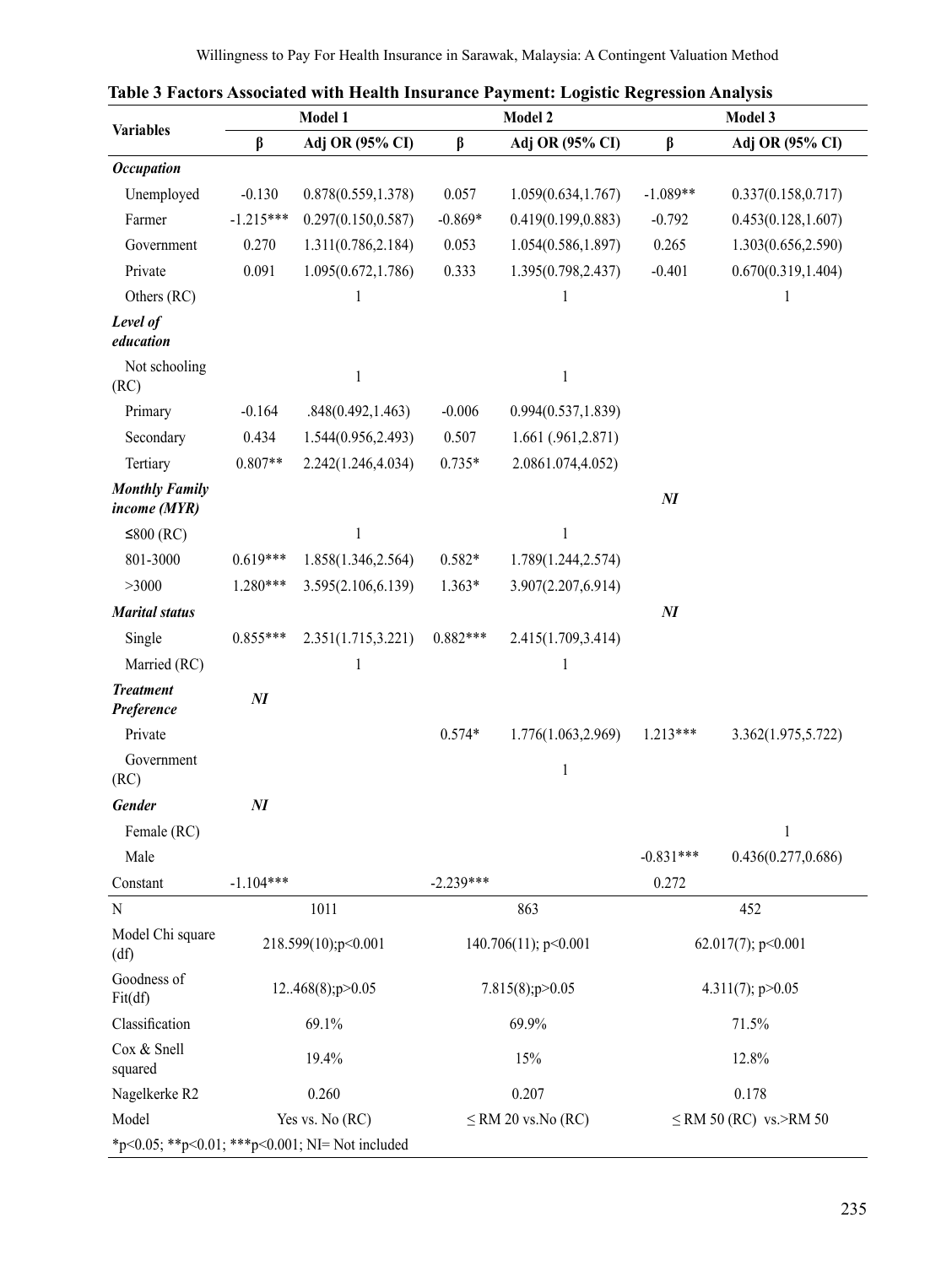higher education equated better pay in their daily job. However, family size did not have significant influence in the study, unlike the finding in a study in Vietnam, where they noted that the bigger the family size the higher the willingness to pay besides greater income and higher education level.12 This might be due to the fact that respondents with large family size are usually within the poverty level and hence unable to pay at all.

Additionally, in Malaysia, a research done on willingness to pay for social health insurance among staff in a public university revealed that age, educationallevel andmonthlyincomewere significant association, similar to this current study.<sup>9</sup>The study was done in a small university staff community compared to this study but it showed almost similar pattern in which conforming each other. One factor that was not significant in both studies but found to be influencing willingness to pay for health insurance in another study in Penang was ethnicity.<sup>10</sup>The two studies showed that more than half of the numbers of respondents were willing to pay for health insurance which was different in this current study. Comparing to the location of the research, both were done in more urban area while the current study were done involving whole Sarawak which majority of the area is still considered rural.

In a willingness to pay study in Tanzania, 12% was not willing to pay for health fees.<sup>11</sup> However, they did not investigate further to know the percentage of 'protest no' answer or merely could notafford to pay. The highest bid was 16000 Tanzanian Shilling (TZS) (MYR 32.10) and more, where only 12% of them agreed. The majority of the respondents were willing to pay 999 TZS (MYR2) or less. From all these studies, including the current study, the amount of money willing to be paid by the public

fell within the almost similar range. The uniform factors that positively predict willingness to pay is higher level of education and income. In other words, socioeconomic status of the individual highly predicted their willingness to pay.

By using contingent valuation method, one have to be aware that the existence of nay-saying or yea saying that can affect the accuracy of the result.<sup>19</sup> Therefore in this study, the reason of refusing to pay was elicited to rule out protest no answer and the number was minimal. Yea-saying can be identified if the respondent answered yes to all bid options and the percentage was low in this study. Anchor bias was minimized by asking the bidding amount randomly.<sup>5</sup>The under and over estimation in willingness to pay study was known and can only be minimized.<sup>1</sup>

# **Conclusion**

Less than half of Sarawak people were willing to pay and the stated amount was quite low which was RM20 and below. The findings in this study might help the policymakers to decide on formulation of health insurance, eligibility to pay and the suitable amount. The key policy priority is to increase the awareness of the public regarding the benefits of health insurance andto increase willingness to pay rate and allay their misconception about health insurance. Different methods of payment would be explored through qualitative research on reasons of stated WTP would be analyzed.

# **Acknowledgements**

We would like to thank the Director General of Health Malaysia for his permission to publish this article.

# **Conflict of Interests**

No potential conflicts of interest with respect to the research, authorship, and/or publication of this article.